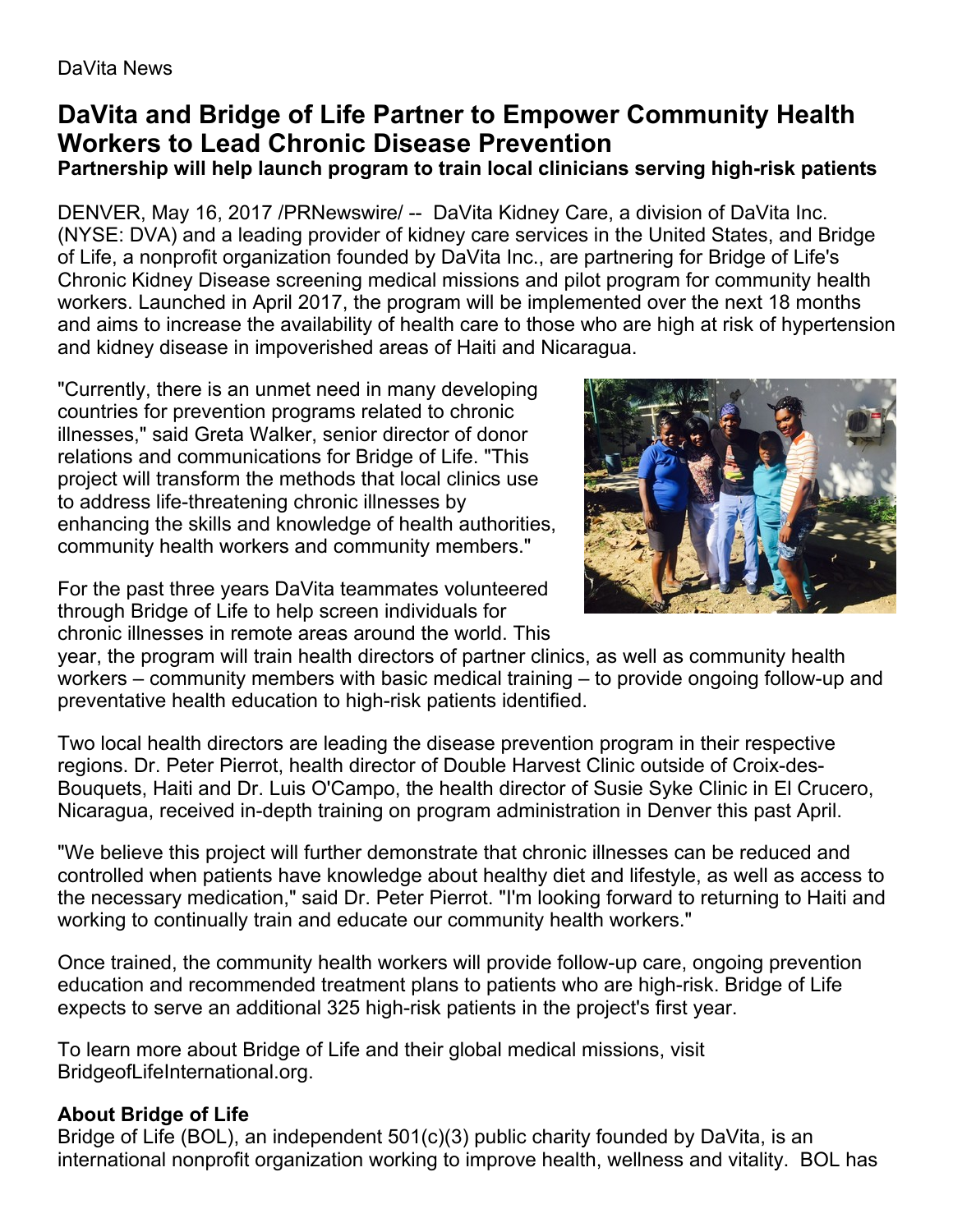expanded its efforts beyond kidney care to include screening and prevention of chronic illnesses and increased access to primary care services. We strive to empower local staff, community health workers and patients through training and education to make sustainable changes to healthcare. Since 2006, Bridge of Life has impacted over 96,000 lives through 27 international medical missions and 271 domestic screenings and events in 25 countries with the help of over 900 DaVita teammate volunteers. For more information, please visit BridgeofLifeInternational.org.

## About DaVita Inc.

DaVita Inc., a Fortune 500® company, is the parent company of DaVita Kidney Care and DaVita Medical Group. DaVita Kidney Care is a leading provider of kidney care in the United States, delivering dialysis services to patients with chronic kidney failure and end stage renal disease. As of March 31, 2017, DaVita Kidney Care operated or provided administrative services at 2,382 outpatient dialysis centers located in the United States serving approximately 189,400 patients. The company also operated 162 outpatient dialysis centers located in 11 countries outside the United States. DaVita Medical Group manages and operates medical groups and affiliated physician networks in California, Colorado, Florida, Nevada, New Mexico, Pennsylvania and Washington in its pursuit to deliver excellent-quality health care in a dignified and compassionate manner. As of December 31, 2016, DaVita Medical Group's teammates, employed clinicians and affiliated clinicians provided care for approximately 1.7 million patients. For more information, please visit DaVita.com/about.

## About DaVita Kidney Care

DaVita Kidney Care is a division of DaVita Inc., a Fortune 500® company that, through its operating divisions, provides a variety of health care services to patient populations throughout the United States and abroad. A leading provider of dialysis services in the United States, DaVita Kidney Care treats patients with chronic kidney failure and end stage renal disease. DaVita Kidney Care strives to improve patients' quality of life by innovating clinical care, and by offering integrated treatment plans, personalized care teams and convenient healthmanagement services. As of March 31, 2017, DaVita Kidney Care operated or provided administrative services at 2,382 outpatient dialysis centers located in the United States serving approximately 189,400 patients. The company also operated 162 outpatient dialysis centers located in 11 countries outside the United States. DaVita Kidney Care supports numerous programs dedicated to creating positive, sustainable change in communities around the world. The company's leadership development initiatives and social responsibility efforts have been recognized by Fortune, Modern Healthcare, Newsweek and WorldBlu. For more information, please visit DaVita.com.

Media:

Lindsey Robinson Lindsey.Robinson@DaVita.com 720-925-3079

SOURCE DaVita Kidney Care